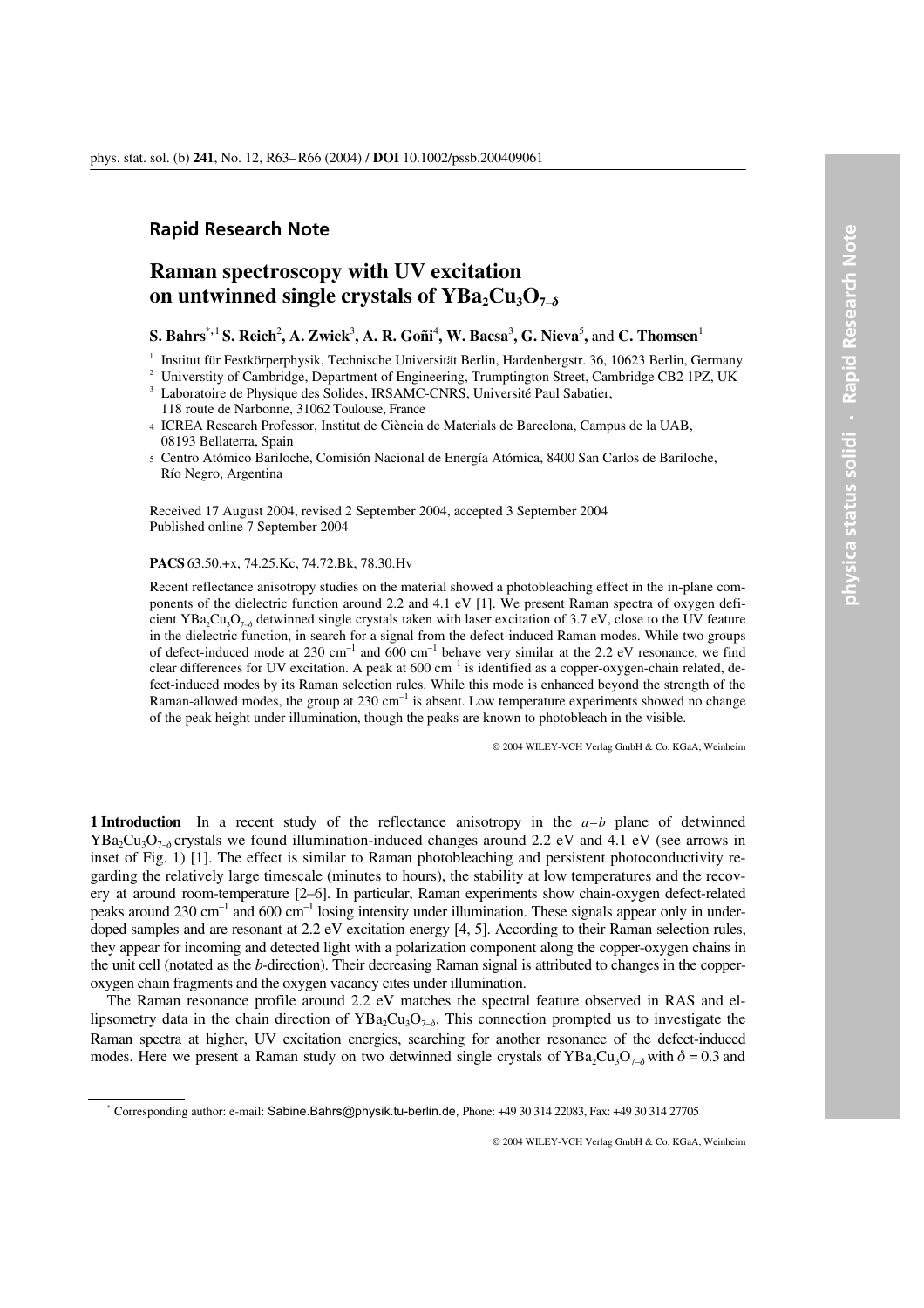

**Fig. 1** Polarized Raman spectra of detwinned  $YBa<sub>2</sub>Cu<sub>3</sub>O<sub>6.7</sub>$  in  $z(yy)z$  and  $z(yy)z$  geometry taken at 300 K with 3.7 eV excitation energy. A peak at 600 cm<sup>-1</sup> is exclusively present for incoming and is exclusively present for incoming and detected polarization along the Cu–O-chain axis of the crystal. The upper spectrum, excited in the visible resonance (2.2 eV) with defect-induced peaks at  $600 \text{ cm}^{-1}$  and around  $230 \text{ cm}^{-1}$ , is shown for comparison. Dashed lines indicate Ramanallowed modes at  $340 \text{ cm}^{-1}$  and  $495 \text{ cm}^{-1}$ . The stars mark plasma lines. All spectra were offset for clarity. In the inset, a reflectance anisotropy spectrum after illumination has been subtracted from a spectrum taken prior to illumination. The dips and the peak at 2.2 eV, 4.1 eV and 4.3 eV (see arrows) mark the decrease, or increase respectively, in the reflectance anisotropy under illumination [1].

 $\delta$  = 0.35 at excitation energy 3.72 eV. The polarization dependence in the chain plane and various temperatures have been investigated.

**2 Experimental** The samples of crystalline  $YBa_2Cu_3O_{7-\delta}$  were prepared using the flux-growth technique with yttria stabilized  $ZrO<sub>2</sub>$  trays. The method and proportions are the same as in Ref. [7] and the detwinning process under uniaxial stress is described in Ref. [8]. The oxygen content was reduced at 507 °Cin an oxygen atmosphere of 14.5 mbar followed by a controlled cooling down process [9]. X-ray diffraction showed excellent crystal quality and detwinning.

 A triple Dilor spectrometer equipped with UV mirror optic and gratings was used with a liquidnitrogen cooled CCD detector. The 333.6 nm line of an Ar-ion laser was used for excitation. A power of 4 mW was focussed on a spot of 40 *µ*m diameter. Spectra were accumulated for a total time between 15 min and two hours to make up for the weak Raman cross-section of the high- $T_c$  materials. The full width at half maximum of the plasma lines is 5 cm<sup>-1</sup> in the room temperature spectra and 7 cm<sup>-1</sup> at low temperatures.

**3 Results** Figure 1 shows Raman spectra of a detwinned single crystal of  $YBa<sub>2</sub>Cu<sub>3</sub>O<sub>6.7</sub>$  taken in backscattering geometry on the  $a-b$  surface with parallel incident and detected polarization. The top trace is for resonant excitation in the visible (2.2 eV), whereas the two lower traces were excited in the UV (3.7 eV).

Two Raman allowed modes of  $YBa<sub>2</sub>Cu<sub>3</sub>O<sub>7–\delta</sub>$  are found at 340 cm<sup>-1</sup> and 495 cm<sup>-1</sup> in all three spectra in accordance with frequencies expected for room temperature and a reduced oxygen content [10, 11]. A third Raman allowed mode at  $460 \text{ cm}^{-1}$  overlaps with a plasma line in the UV. The focus of our interest is the peak at  $600 \text{ cm}^{-1}$ , which is comparable to the Raman allowed modes for polarization parallel to *b*, but absent for polarization parallel to *a*. The frequency as well as the selection rules match those of the photobleaching defect-induced mode observed at 595 cm<sup>-1</sup> using resonant 2.2 eV excitation. This selection rule points to a strong coupling with the orthorhombic elements of the unit cell and is typical for the chain-related modes under visible excitation, thus showing the defect-related origin of the observed peak [10]. Contrary to the visible excitation spectra, no sign of the group of defect-induced peaks around  $230 \text{ cm}^{-1}$  is found. Note that the 230 cm<sup>-1</sup> peaks dominates the visible spectrum; the peak is two orders of magnitude stronger than the Raman-allowed lines or the defect-induced mode at 600 cm<sup>-1</sup>. This strong difference between the 230 and 600  $cm^{-1}$  defect-induced groups under UV excitation is a remarkable feature, as they display a similar resonance profile and identical time dependence in photobleaching in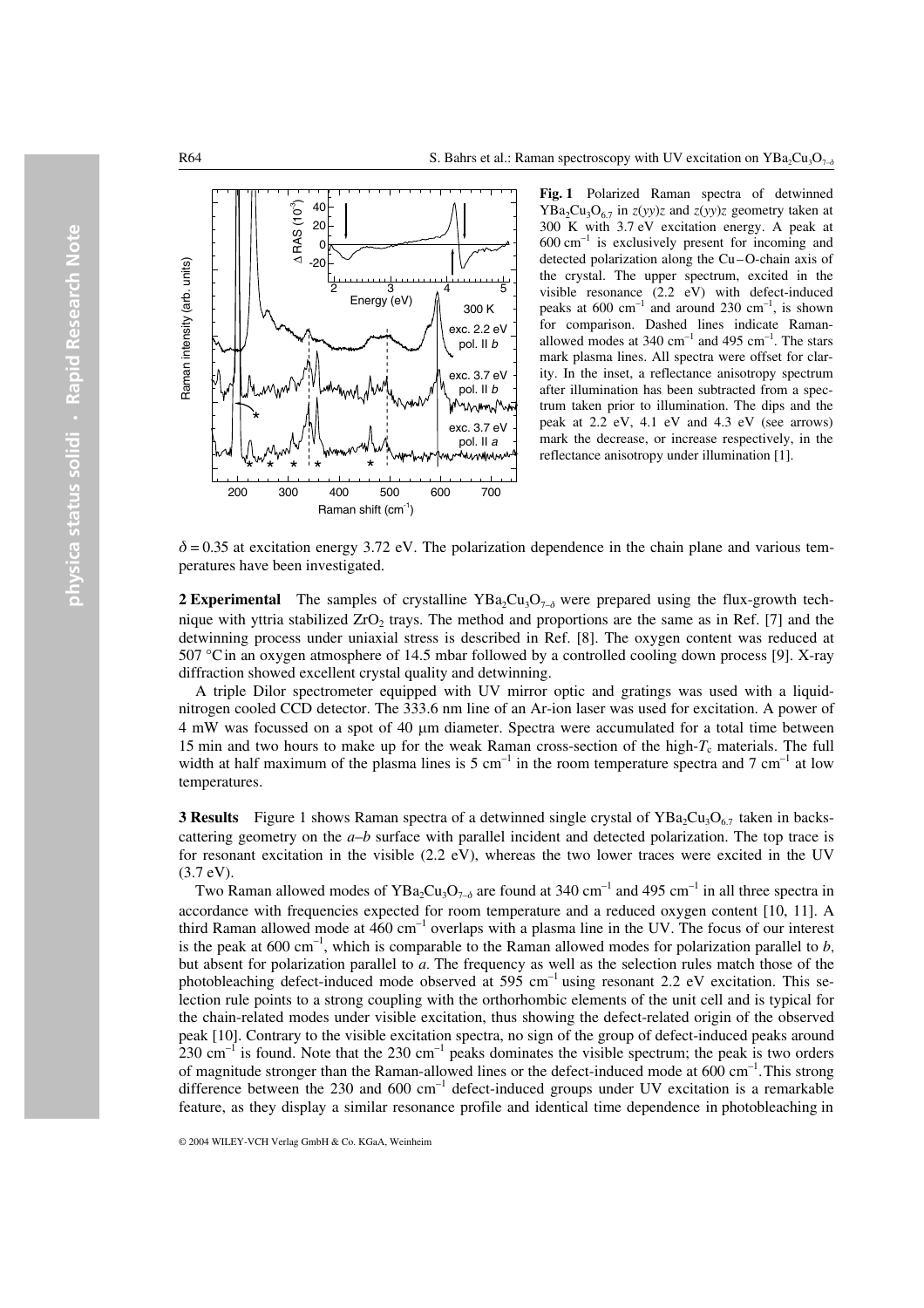

**Fig. 2** UV-excited Raman spectra of  $YBa<sub>2</sub>Cu<sub>3</sub>O<sub>7-\delta</sub>$ at various temperatures. The room and the low temperature spectra were taken on two different crystals. Total accumulation times vary between 30 min and three hours. Dashed lines indicate Raman-allowed modes at  $340 \text{ cm}^{-1}$  and  $495 \text{ cm}^{-1}$ , the solid line the defect-induced mode at  $600 \text{ cm}^{-1}$ . The stars mark plasma lines. The spectra were offset for clarity, the one at 180 K had a linear background subtracted.

the visible range references. The discussion of origin of the Raman signal has concentrated on the more intense low frequency group in the literature. These are attributed to Cu–O-chain vibrations which are symmetry-forbidden in the ideal crystal, but become active when chains are refined to fragments with finite length. However, hardly any assignment of the higher energy mode has been attempted. Comparison to phonon frequency calculations points to a high-frequency vibration involving the bridging oxygen atom [10].

 A possible reason for the absence of the low frequency modes is their photo-bleaching prior to sufficient accumulation, while some base signal of the  $600 \text{ cm}^{-1}$  mode remains. However, this explanation implies a much longer time scale for the bleaching of the  $600 \text{ cm}^{-1}$  group than for the  $230 \text{ cm}^{-1}$  peaks, which contradicts the findings using visible excitation. The absence of the 230 cm<sup>-1</sup> peak is more likely due to a resonance effect. The resonance profile for this group of peaks could be much narrower than for the 600  $\text{cm}^{-1}$  modes. Excitation-energy dependent measurements in the visible indeed found a slightly broader resonance window for the  $600 \text{ cm}^{-1}$  peaks [12]. It remains, nevertheless, surprising that the highenergy defect-induced Raman lines are stronger than the Raman-allowed phonons, while there is no trace of the 230 cm<sup>-1</sup> peak. An absence of the 230 cm<sup>-1</sup> mode resonance while the 600 cm<sup>-1</sup> is present will greatly help in identifying the exact origin of the defect-induced phonons and the optical transition giving rise to the strong anisotropy in the RAS measurements. It would be promising to measure at higher excitation energy, i.e. at 4.1 eV, where all defect peaks are expected to be enhanced.

 Figure 2 shows Raman spectra taken at various low temperatures, at which possible photobleaching slows down and should become easier to detect [13]. However, the low temperature spectra do not reveal a defect-induced signal at  $230 \text{ cm}^{-1}$  distinguishable from the plasma lines, and the spectra do not indicate a systematic change in intensity of the  $600 \text{ cm}^{-1}$  peak, which supports the resonance explanation of the missing 230 cm<sup>-1</sup> peak. The spectra at 6, 80, 180 K display similar intensities, whereas the one at 20 K is somewhat enhanced. This magnitude of variation is typical for different spots on the sample surface, partly to some contamination on the sample surface in the cryostat. The room temperature spectrum was taken outside the cryostat on the second crystal, displaying a larger defect-induced peak compared to the Raman-allowed signal. This spectrum as well as the RT polarization dependent spectra of the first crystal were free of contamination traces.

We studied the accumulated spectra with respect to time, but did not observe a change in intensity. Due to the weak signal this could still come from the short decay times compared to the accumulation time (15 min minimum) of the spectra. Apart from this technical consideration, the absence of bleaching can be related to the UV excitation energy applied. The 4.1 eV resonance was attributed to intraionic

© 2004 WILEY-VCH Verlag GmbH & Co. KGaA, Weinheim